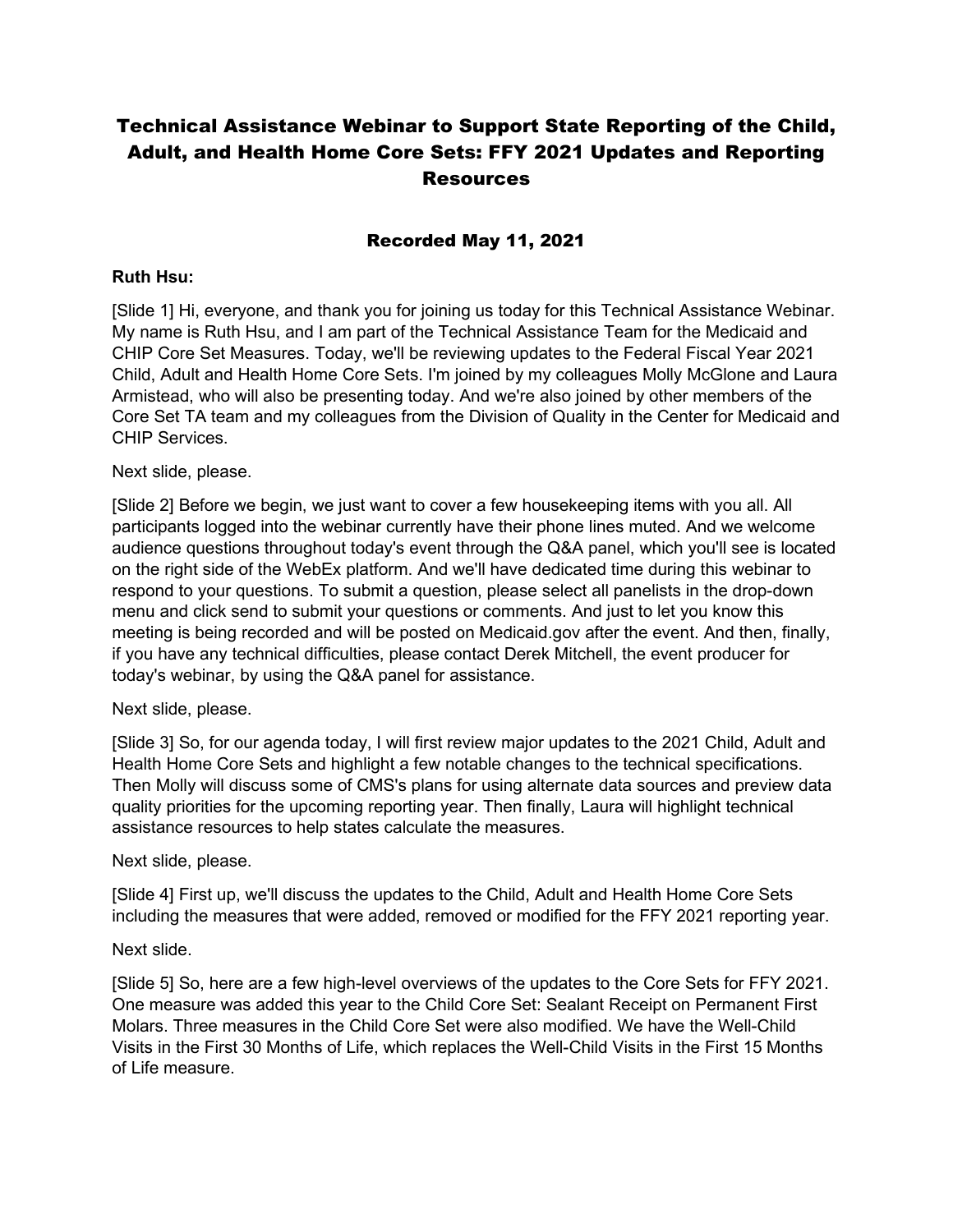And we have the Child and Adolescent Well-Care Visits, which combines two former Core Set measures, the Well-Child Visits in the Third, Fourth, Fifth and Sixth Years of Life and Adolescent Well-Care Visits. We also have the Low-Risk Cesarean Delivery measure. This replaces the PC-02 Cesarean Birth measure. Please note, to reduce state burden and report the cesarean birth measure consistently across all states, CMS will calculate this measure on behalf of states using the National Vital Statistics System natality data, which are submitted by states and obtained through the CDC WONDER starting in FFY 2021.

Finally, two measures were retired because they are no longer maintained by the measure stewards. The Dental Sealants for 6–9 Year-Old Children at Elevated Caries Risk measure was retired from the Child Core Set. And the Adult Body Mass Index Assessment measure was retired from the Adult and Health Home Core Sets.

For more information about why these measures were added to or removed from each Core Set, you can refer to the CMCS Informational Bulletin from November 2020. This can be accessed at the link at the bottom of this slide. And we will make these slides available on Medicaid.gov after the webinar.

Next slide, please.

[Slide 6] Now, we review the new and modified measures in a bit more detail. Again, please note that the FFY 2021 Resource Manuals contain the technical specifications for the measures. And links for these documents on Medicaid.gov can be found toward the end of the slide deck.

So, the new [dental] sealant measure assesses the percentage of enrolled children who have ever received sealants on permanent first molar teeth. The measure includes two rates and is calculated using administrative data. The first rate assesses the percentage of children with at least one sealant on a permanent first molar tooth by the 10th birthdate. And the second rate assesses the percentage of children with all four permanent first molar sealed by the 10th birthdate. Next slide.

[Slide 7] The full measure specifications are available online in the FFY 2021 Child Core Set Resource Manual.

Additionally, we have two resources, which are available to support states in calculating the new sealant measure for FFY 2021. First, we have the TA Resource, and this provides additional guidance on how to calculate the measure. And it's available on Medicaid.gov at the link shown on the slide. We also have Sample SAS code, which is available upon request from the TA mailbox, also shown on the slide.

Specific technical questions about how to calculate this measure can also be sent to the TA mailbox.

Next slide.

[Slide 8] As we noted earlier, there are three measures in the Child Core Set that were modified for FFY 2021. So, we have the Well-Child Visits in the First 30 Months of Life measure and this replaces the former Well-Child Visits in the First 15 Months of Life measure. The modified measure includes two rates. The first rate is the percentage of children who turned 15 months old during the measurement year and had six or more well-child visits in the first 15 months.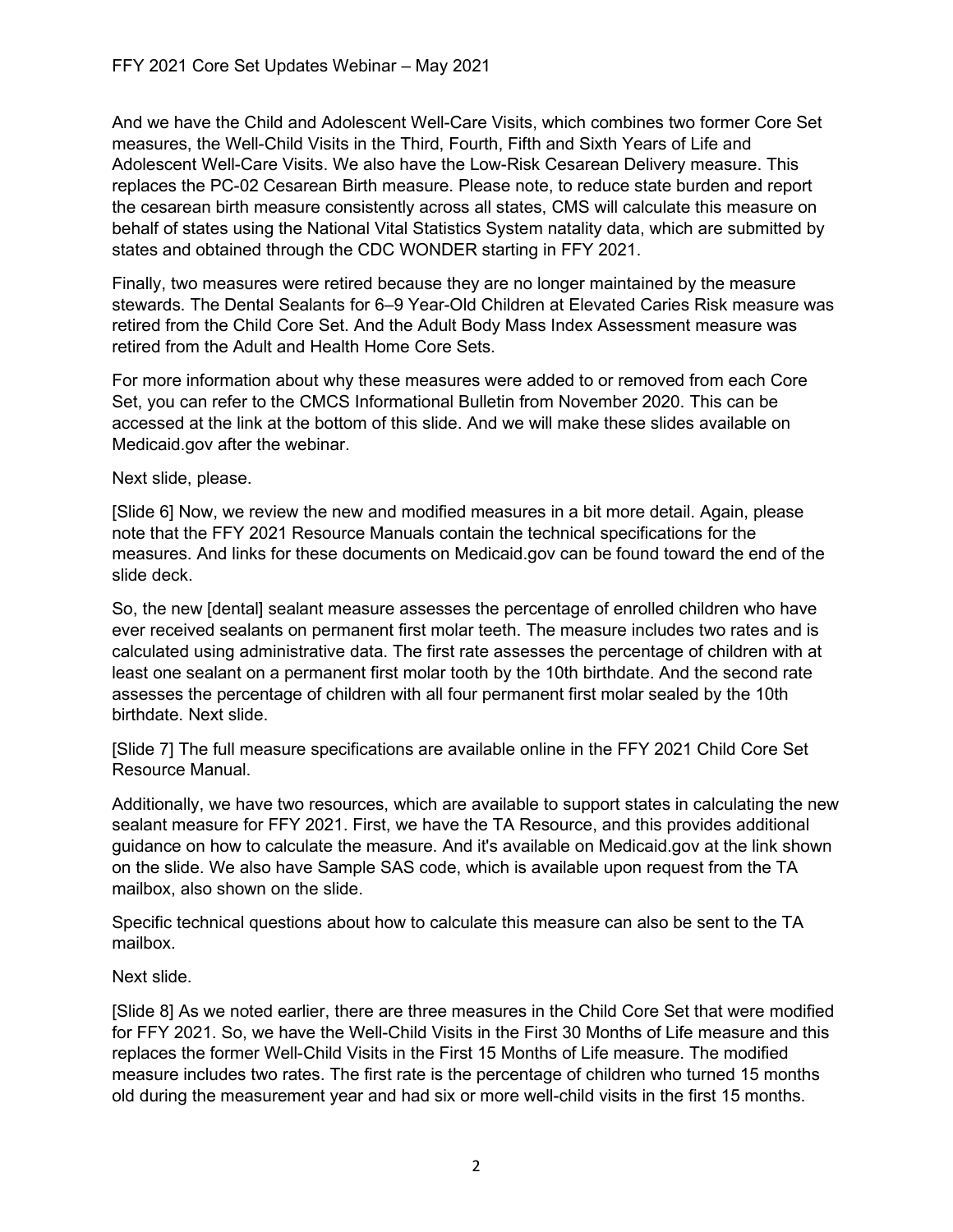And the second rate is the percentage of children who turned 30 months old during the measurement year and had two or more well-child visits between the 15th and 30th months of life.

#### Next slide.

[Slide 9] This slide here provides more detail about the data source, denominator and numerators for this measure. And unlike the former well-child visit measure, which could be calculated using administrative or hybrid data, this measure is calculated only using the administrative method. Also, we want to note that the well-child visit must occur with the primary care practitioner; however, the practitioner does not have to be the one assigned to the child.

#### Next slide.

[Slide 10] In this slide, we describe the Child and Adolescent Well-Care Visits measure. And as we noted earlier, this measure is a combination of the former Well-Child Visits in the Third, Fourth, Fifth and Sixth Years of Life and Adolescent Well-Care Visits measures. The measure captures the percentage of children ages three to 21, who had at least one comprehensive wellcare visit with a primary care practitioner or an OB/GYN during the measurement year.

The measure includes a total rate and separate rates for three age groups: 3 to 11, 12 to 17, and 18 to 21. And similar to the Well-Child Visits in the First 30 Months of Life measure, this measure is calculated only using the administrative method. The well-care visit must also occur with a primary care practitioner or OB/GYN. But again, similar to the other measure we mentioned, the practitioner does not have to be the one assigned to the child.

### Next slide, please.

[Slide 11] Now, we'll describe the Low-Risk Cesarean Delivery measure, which replaces the previous PC-02 Cesarean Birth measure. This measure assesses the percentage of nulliparous, term, singleton births in a head-first presentation that were delivered by cesarean section. And to reduce reporting burden and ensure consistency across states, CMS will calculate a state level rate for all states using natality data submitted by states and compiled by the National Center for Health Statistics. We'll discuss this further later on the presentation. The full measure specifications are available online in the FFY 2021 Child Core Set Resource Manual.

#### Next slide, please.

[Slide 12] Now, we'll get into some additional updates to the measure specifications for FFY 2021. These reflect changes made by the measure stewards during the annual updates.

First, I will present cross-cutting [updates] to the specifications for FFY 2021. Then I'll present major changes for a few measures. You can also find information about these changes in the Summary of Updates on Medicaid.gov, which we'll describe later in the webinar.

### Next slide, please.

[Slide 13] So, for several HEDIS measures, new or expanded allowances for telehealth are added. Measures that were affected are shown on this slide using the measure acronyms. If you're not familiar with the measure names and acronyms, we have included a measure list for each Core Set in the appendix of this presentation. Please also refer to the measure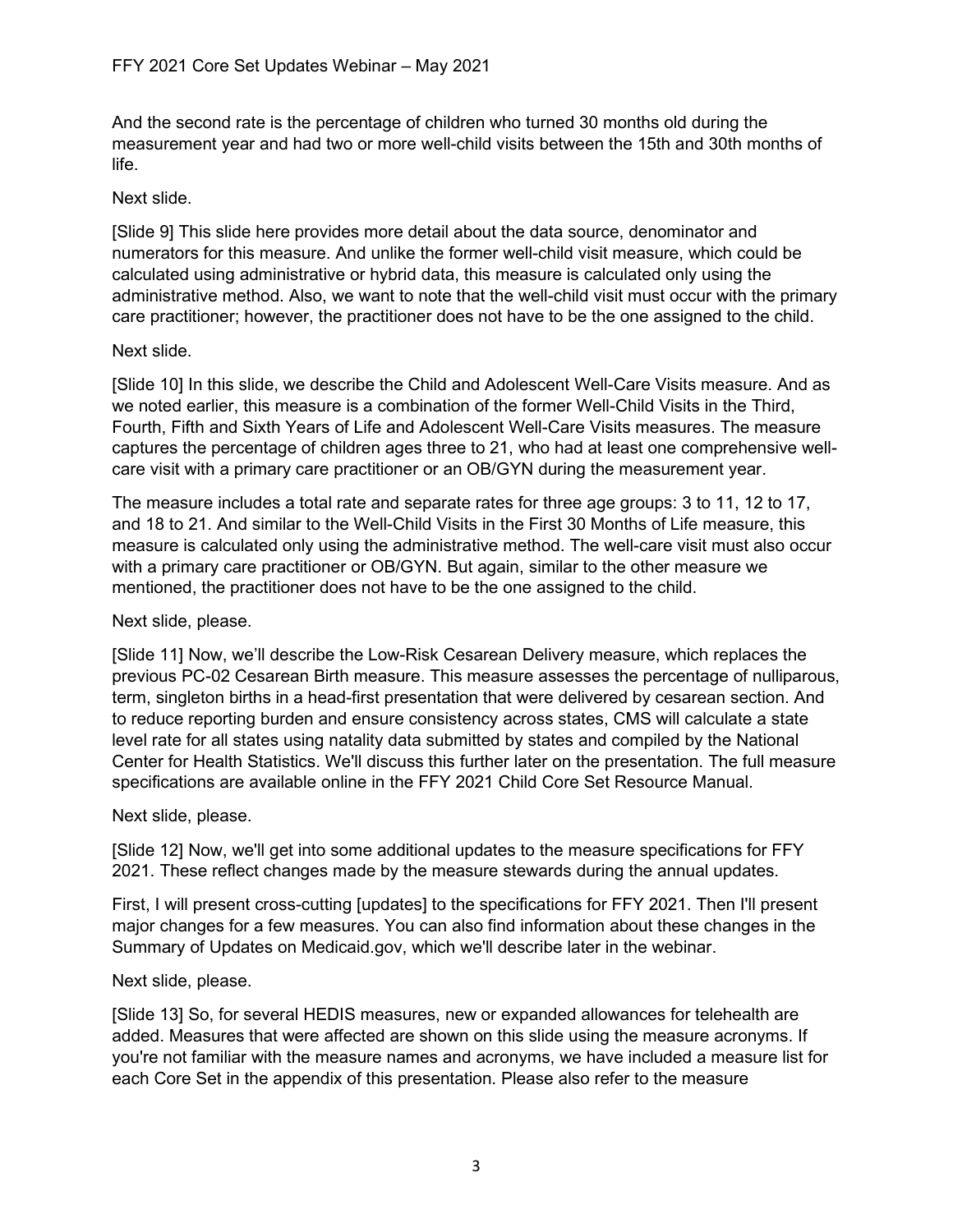specifications for further information about the types of telehealth allowed and which services can be provided using telehealth.

Additionally, the TA team also created a resource that summarizes telehealth allowances for all Core Set measures. This link is provided here on the slide. And lastly, palliative care was added as a required exclusion to five measures in the Adult and Health Home Core Sets.

### Next slide, please.

[Slide 14] Now, we'll review a few measures with specification changes for FFY 2021. This slide here shows updates to the numerator for the Screening for Depression and Follow-Up Plan measure in the Child, Adult and Health Home Core Sets. The numerator for FFY 2021 now specifies that screening conducted using a standardized tool should occur on the day of the encounter or 14 days prior. And because the positive screen can now occur 14 days prior to the eligible encounter, the follow-up plan should be documented on the date of the eligible encounter, not the date of the positive screen.

# Next slide.

[Slide 15] There are also updates to the timeframe for identifying the denominator for the Controlling High Blood Pressure measure in the Adult and Health Home Core Sets. The previous specifications looked for beneficiaries who had at least two visits with a diagnosis of hypertension during the measurement year or the year prior to the measurement. And the updated FFY 2021 specifications now indicate that the two visits should occur on or between January 1 of the year prior to the measurement year and June 30 of the measurement year.

Additionally, the measure steward modified allowances for blood pressure readings taken by the beneficiary. So, previously, all blood pressure readings taken by the beneficiary were excluded, and readings from remote monitoring devices could only be included if they are digitally stored and transmitted. For FFY 2021, the measure steward updated the specifications to allow blood pressure readings taken by the beneficiary using a digital device.

# Next slide.

[Slide 16] Next, we have the Consumer Assessment of Healthcare Providers and Systems Health Plan Survey measures in the Child and Adult Core Sets. They were updated to include the new CAHPS Health Plan Survey 5.1H questionnaire, which reflects phone and video encounters in addition to in person visits. So, for example the CAHPS 5.0H Version refers to care at a doctor's office or clinic. And now the new 5.1H Version refers to in person phone or video appointments.

### Next slide, please.

[Slide 17] This slide here shows the updates to the Follow-Up After Hospitalization for Mental Illness measure in the Child, Adult and Health Home Core Sets. One change to note here is that the measure steward removed the Mental Health Practitioner Value Set and the Numerators section. States must develop their own methods to identify mental health providers using the "Definitions of Medicaid/CHIP Core Set Practitioner Types" in the 2021 Resource Manuals.

Additionally, the mental health provider requirement or follow up visits was removed for intensive outpatient encounters, partial hospitalizations, community mental health visits, and electroconvulsive therapy in selected settings. These visits may be provided by any provider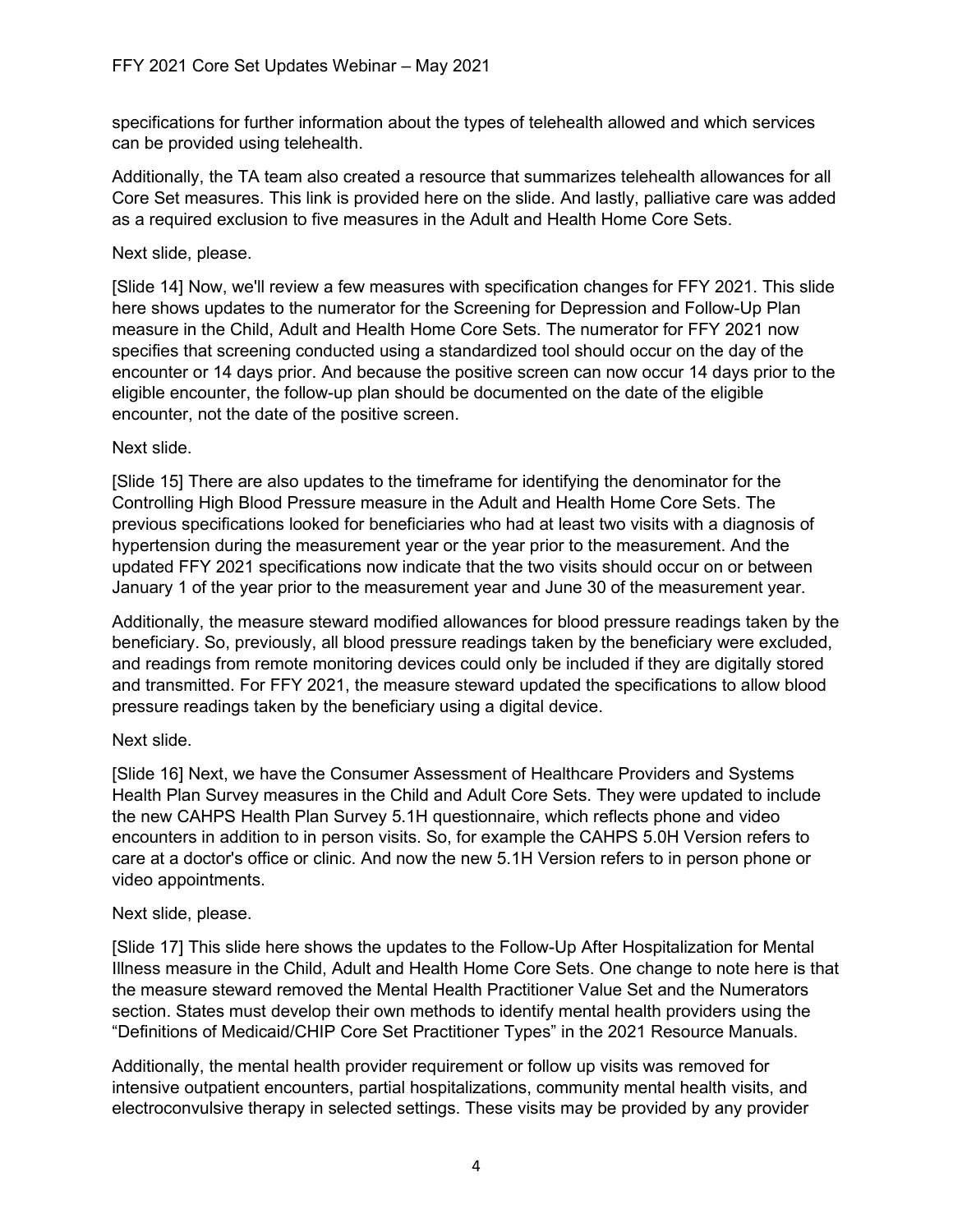type. For more information, and for a list of which types of visits still require a mental health provider to be counted in the measure, please refer to the FFY 2021 Technical Specifications.

### Next slide, please.

[Slide 18] Now, I'm going to pass it to Molly to discuss the alternate data sources and data quality considerations for Core Set reporting.

# **Molly McGlone:**

Thank you, Ruth. First, I will present the alternate data sources that will be used for FFY 2021 reporting.

# Next slide, please.

[Slide 19] To reduce state burden and streamline reporting, CMS will calculate the Live Births Weighing Less than 2,500 Grams and Low-Risk Caesarean Delivery measures for states using state natality data submitted by states. The natality data is compiled by the National Center for Health Statistics, NCHS, in the Centers for Disease Control and Prevention's Wide-ranging Online Data for Epidemiologic Research, or CDC WONDER. For FFY 2019 and FFY 2020, states were given the option to use the state-calculated rate or the CMS-calculated rate for Live Births Weighing Less than 2,500 Grams measure. Starting in FFY 2021, CMS will calculate this measure and the Low-Risk Caesarean Delivery measure for all states using CDC WONDER.

# Next slide, please.

[Slide 20] This summer, CMS will send states a preview of the Low-Risk Caesarean Delivery measure calculated with the calendar year 2019 natality data. The data in this preview will not be used in public reporting. Beginning with FFY 2021 public reporting, CMS will calculate the rates for these two measures using calendar year 2020 natality data from CDC WONDER. CMS will share the rates with states in the spring of 2022 prior to public reporting for FFY 2021.

### Next slide, please.

[Slide 21] The National Core Indicators, NCI, provide information on beneficiaries' experience and self-reported outcomes of long-term services and supports for individuals with intellectual and developmental disabilities and their families. State agencies voluntarily submit the NCI In-Person Survey results to the NCI National Team using the Online Data Entry System, ODESA. State agencies that submit data in ODESA will be invited to approve the sharing of NCI In-Person Survey data with CMS for the purpose of including it in the FFY 2021 Adult Core Set reporting. We wanted to let you know that CMS will soon be sending states a preview of the NCI data that will be publicly reported for FFY 2020. And then, in spring of 2022, CMS will send a preview of NCI data for FFY 2021 Core Set reporting.

### Next slide, please.

[Slide 22] Now, I would like to talk about changes to the Preventive Dental Services Child Core Set measure or PDENT. This measure has historically been derived from the state reported Form CMS-416 data. Beginning with FFY 2020 reporting, states that met specified standards for the data quality and completeness in their T-MSIS Analytic Files, or TAF, have the option to allow CMS to generate Form CMS-416T on their behalf using data from the TAF.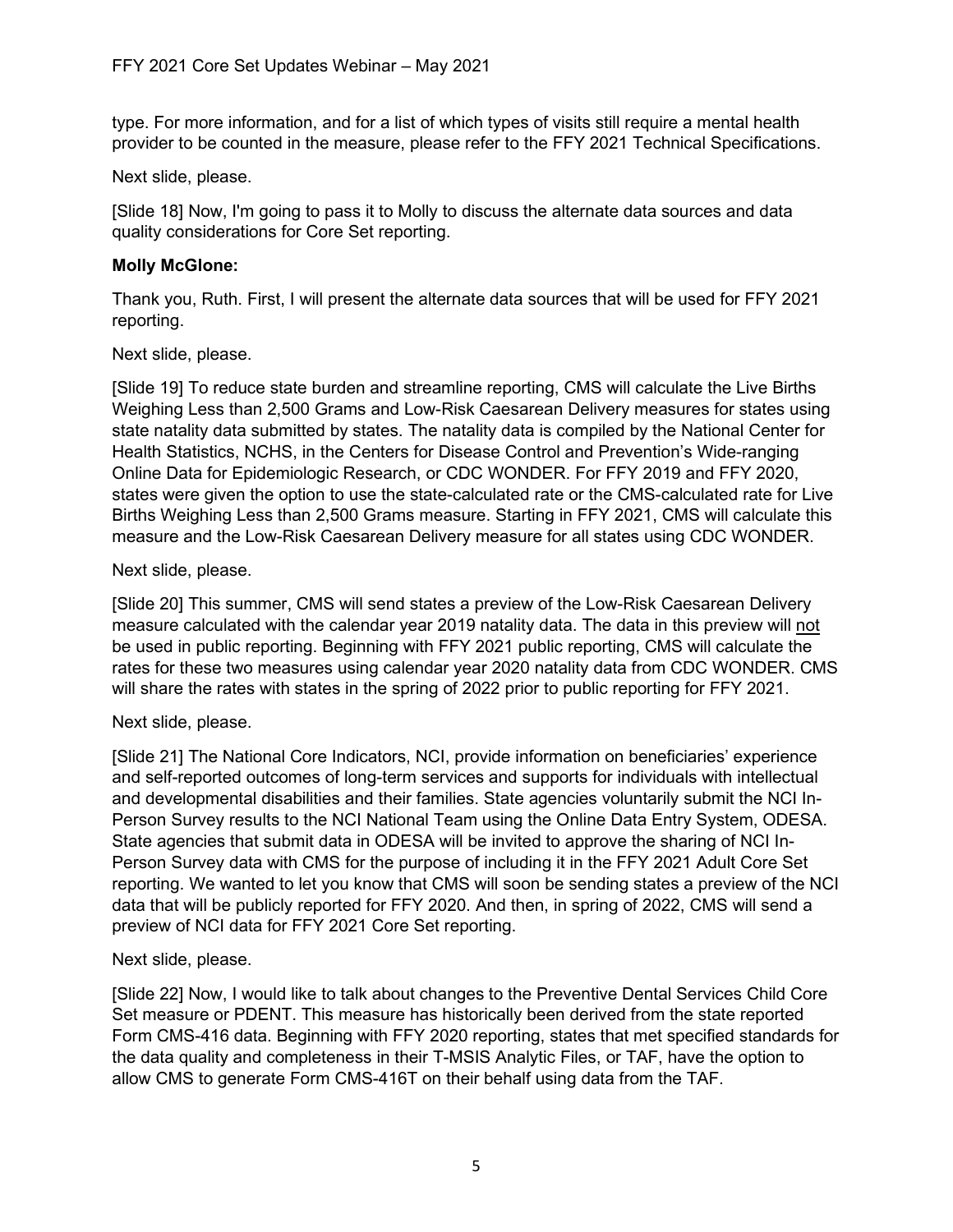For FFY 2021 reporting, states that are eligible to opt-in to use TAF data will receive a CMS generated 416T report in the spring of 2022. States will be asked whether they would like to optin for TAF based reporting by the April 1st EPSDT reporting deadline. In addition to the PDENT measure, CMS is exploring the use of T-MSIS to calculate other Core Set measures and will be reaching out to states in the coming months.

### Next slide, please.

[Slide 23] CMS is working in collaboration with the Agency for Healthcare Research and Quality (AHRQ) to use data from AHRQ CAHPS Health Plan Survey Database to streamline reporting of the CAHPS survey measures included in the Child and Adult Core Sets. Medicaid and CHIP state agencies as well as health plans are encouraged to submit their CAHPS Health Plan Survey Data to the 2021 CAHPS database during the upcoming submission window between June 14 and July 16.

States and plans may submit data for the CAHPS Health Plan 5.0/5.0H and 5.1/5.1H Survey Versions that were fielded between July 2020 and July 2021. States will receive a preview report of the data that will be publicly reported for these measures in future years and will also have access to customize feedback report from AHRQ, showing comparisons between the data they submitted and the overall results in the CAHPS database. For those interested in learning more about how to participate, please visit the CAHPS Database website, which is shown on this slide.

# Next slide, please.

[Slide 24] I've just shared a lot of information about CMS's plans to use alternate data sources for Core Set reporting. On this slide, we've summarized the timeline for FFY 2021 reporting. Between June 14 and July 16 of 2021, all Medicaid and CHIP state agencies and health plans are encouraged to submit CAHPS Health Plan Survey Data to the 2021 AHRQ CAHPS database.

In the summer of 2021, CMS will send states a preview of the Low-Risk Caesarean Delivery measure calculated with calendar year 2019 natality data. Please note that this is a preview and will not be used for public reporting.

In spring of 2022 for the Preventive Dental Services, or PDENT measure, states that are eligible to use the CMS-416T report generated by CMS will receive a preview report. By April 1st, states will either need to opt-in to use the CMS-generated report or submit their state-generated report. Also in the spring of 2022, states will receive a preview of the Low Birth [Weighing Less than 2,500 Grams] and Low-Risk Caesarean Delivery measures for calendar year 2020, which will be publicly reported for FFY 2021. Also in the spring of 2022, CMS will conduct a preview of NCI data that will be included in FFY 2021 Adult Core Set reporting.

Around the same time, CMS will conduct a preview of state-level CAHPS measures based on data submitted by states and plans to the AHRQ CAHPS Database. We know that's a lot to keep track of, so please let us know if you have any questions.

### Next slide, please.

[Slide 25] Now, I'd like to give an overview of data quality considerations for FFY 2021 Core Set reporting.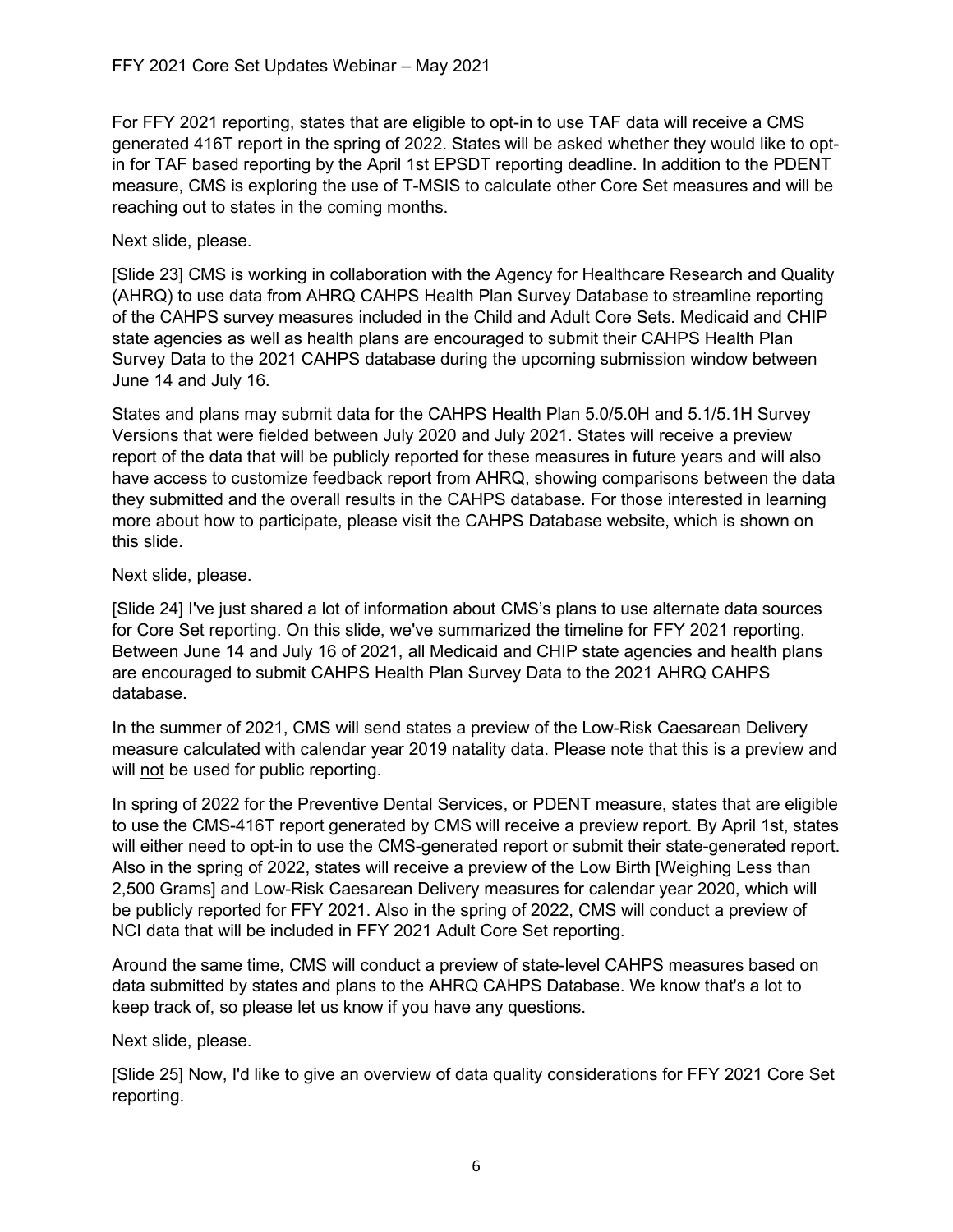### Next slide, please.

[Slide 26] Here we show the key data quality considerations: the completeness and accuracy of data reported, consistency between measures within and across Core Sets, and documentation of any changes in the data. Additional guidance on data quality can be found in the newly combined data quality checklist for the Child, Adult and Health Home Core Sets. A link to this resource is included on this slide. We encourage states to review the checklist as you begin reporting, and also as a final check before submitting data.

#### Next slide.

[Slide 27] On the next few slides, we highlight priorities for FFY 2021 reporting. First, states should document which populations and services are excluded from their calculations of each measure. For example, please document exclusions of beneficiaries by program, mainly Medicaid and CHIP; by delivery systems; special populations like dual eligible beneficiaries or individuals in foster care; and, specific health care settings. Please note that if you are unable to include some measure eligible populations, we ask that you estimate the size of the excluded population and provide additional context on why these populations are missing.

#### Next slide, please.

[Slide 28] Some states calculate a state-level rate by combining rates across multiple reporting units such as managed care plans. We ask that you please document the methods that were used to develop a state-level rate. For example, when these reporting units use different methodologies for calculating measures, please indicate the number of reporting units using each methodology in the web-based reporting system. States should also indicate whether the state-level rates are weighted by population size.

Additional guidance on calculating state-level rates can be found in the technical assistance resource linked on the slide. Please note that similar guidance applies to the Health Home Core Set for combining rates across multiple providers to create a SPA-level rate.

### Next slide, please.

[Slide 29] States should look at the alignment across measures included in multiple Core Sets. States should ensure that cross-cutting measures are calculated using consistent methodology and are reported for all applicable Core Sets. One example is the Follow-Up After Hospitalization for Mental Illness measure, which cuts across all three Core Sets.

Finally, we would like to emphasize the importance of data documentation. States should document any deviations from the Core Set specifications, such as differences in age groups, data sources and methods. Additionally, states should document any changes in the populations, denominators or rates between reporting years.

#### Next slide, please.

[Slide 30] Now I'll pass it to Laura to discuss some technical assistance resources that are available to help states with their Core Set reporting.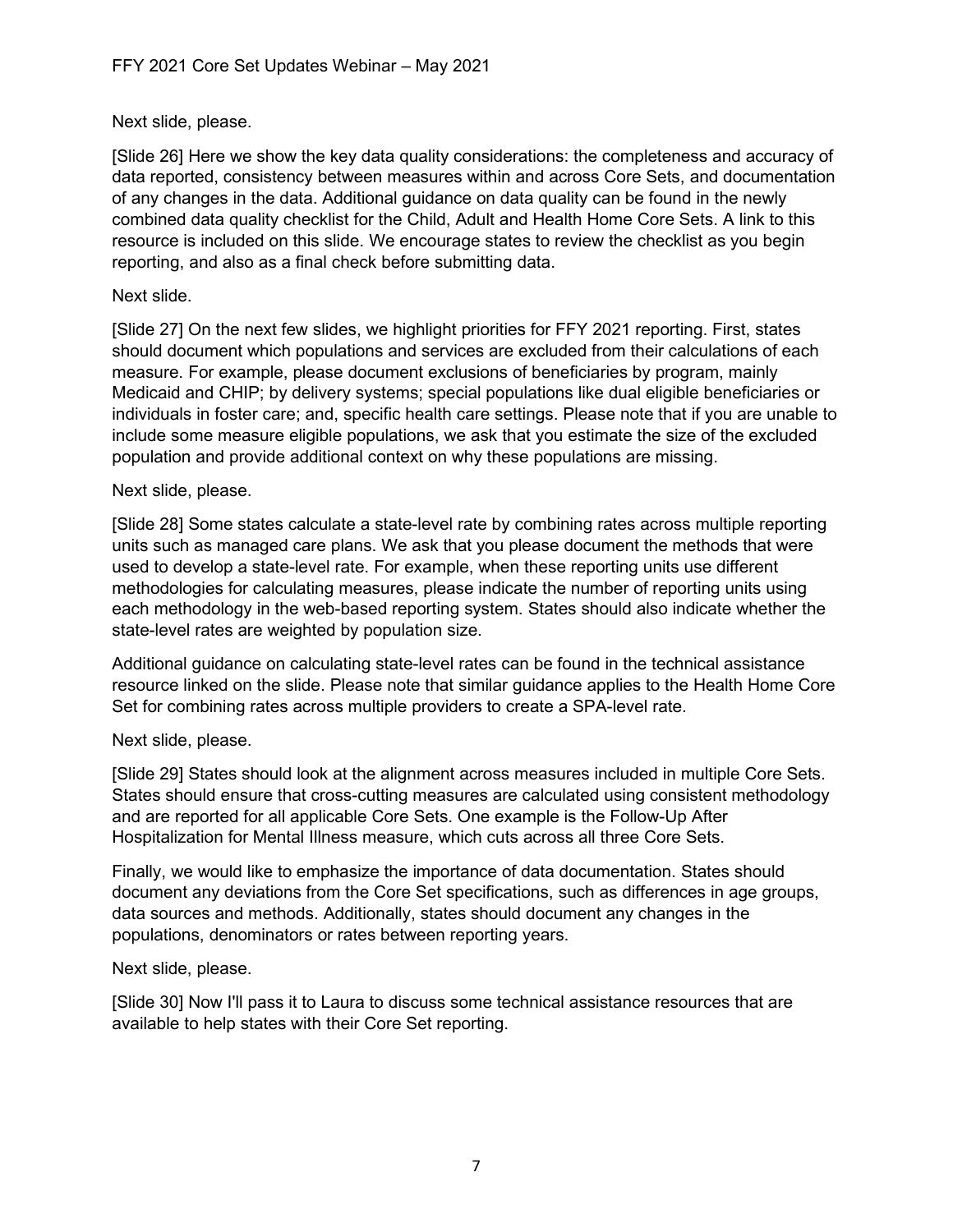### **Laura Armistead:**

Thanks, Molly.

Next slide, please.

[Slide 31] So, before we begin, I wanted to note that the hyperlinks to each of these resources are available in the slide deck, and this will be posted on Medicaid.gov after the webinar.

All of the resources are available for the Child, Adult and Health Home Core Sets. This slide shows links to resources for the Child Core Set. And the next two slides will show links for the Adult and Health Home Core Sets.

The first link is to the general Medicaid.gov homepage where you can find all of these reporting resources.

Next, the 2021 measure lists include the measure name, measure steward, and data collection methodology.

The Resource Manuals and Technical Specifications contain general reporting guidance, as well as technical specifications for each measure. It can also contain links to the Value Set Directories and medication lists if needed to calculate each measure.

We've also prepared a Summary of Updates document for each Core Set, which provides an overview of high-level changes from the previous year. These documents outline all the changes to the measures that we discussed today, as well as some additional changes.

Next, we have a Data Quality Checklist which Molly referred to earlier. States are encouraged to conduct internal quality reviews of Core Set data prior to submission. This document is intended to help states to improve the completeness, accuracy, consistency, and documentation of data reported. The checklist includes common issues noted in the data reported for FFY 2020 and earlier years. We encourage states to use the checklist to assess their data and identify potential data quality issues before entering it into the web-based reporting system.

Finally, the Measurement Period Tables include the denominator, numerator, and continuous enrollment measurement periods for each of the measures in the Core Sets. When entering the start and end dates for a measure in the reporting system, states should use the denominator measurement period for each measure on this table if they use Core Set specifications.

Next slide, please.

[Slide 32] And here you have links to the same resources for the Adult Core Set, as mentioned.

Next slide, please.

[Slide 33] And again, here you have links to the same resources for the Health Home Core Set.

Additionally, there is one resource specific to the Health Home Core Set, which is the Expected Reporting Table, the one shown with the star here. This provides guidance on which SPAs are expected to report for each reporting year based on the effective date of the SPA. Please note that programs that were in operation for at least six months of the measurement period are expected to report for FFY 2021.

Next slide, please.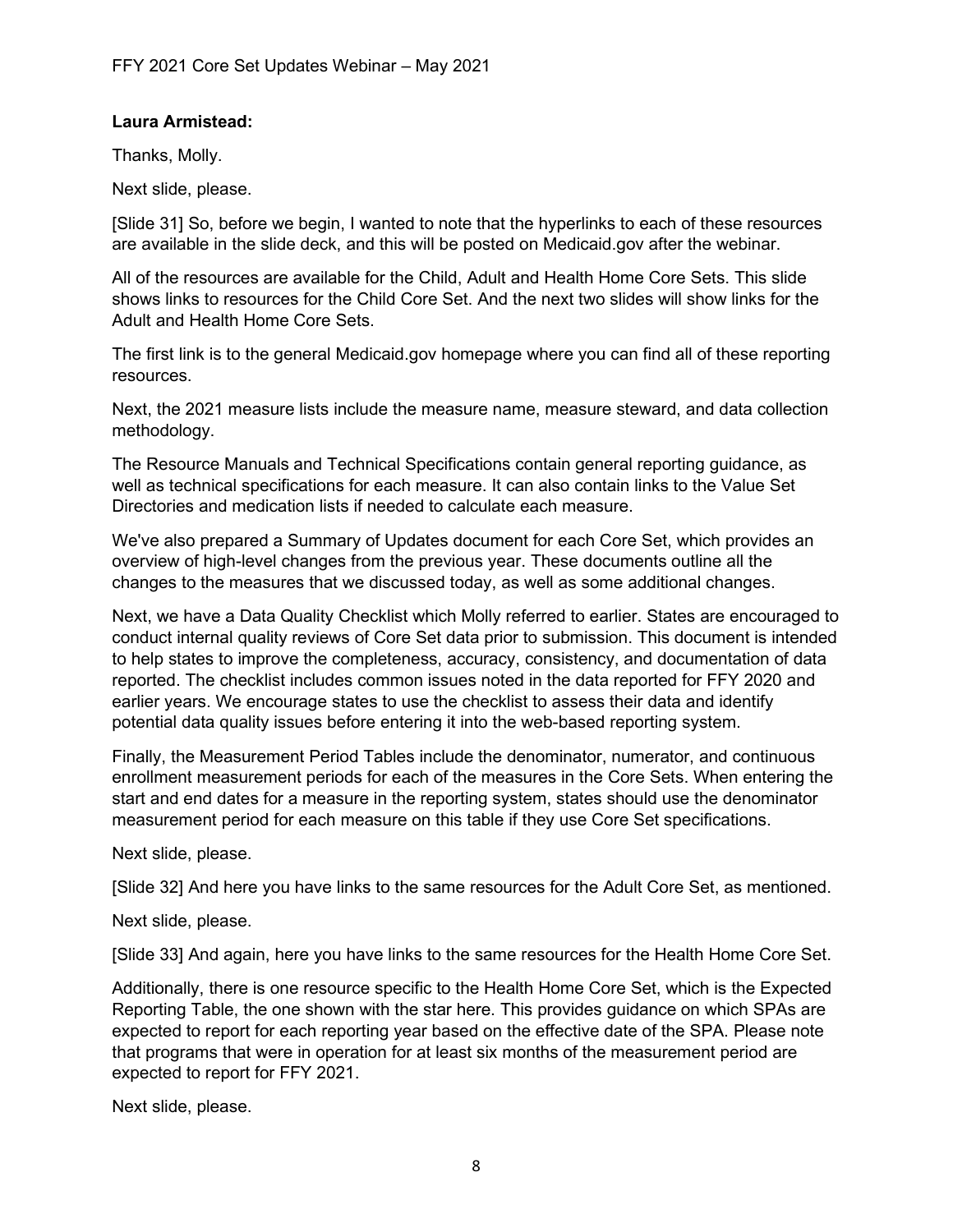[Slide 34] Finally, here are some additional technical assistance resources that apply across the Core Sets, which are available at the link shown on the slide.

The first is a resource on calculating state level rates using data from multiple reporting units. This resource provides guidance on developing state level rates when data for the measures are collected separately by program, such as for Medicaid and CHIP, or by delivery system.

Next, given the increased interest in telehealth resulting from the COVID-19 pandemic, we've developed a resource that summarizes the allowance of telehealth for each of the Core Set measures.

The next resource provides updated guidance for calculating the Admission to an Institution from the Community measure.

Then, we have a resource that provides updated guidance for calculating the Controlling High Blood Pressure measure for FFY 2021.

We also have a resource that provides an overview of the substance use disorder measures in the Adult and Health Home Core Sets, which has been updated for 2021.

Also available is an updated resource on calculating the PCR (Plan All-Cause Readmissions) measure in the Adult and Health Home Core Set for 2021.

And also, updated programming code is available to calculate the Contraceptive Care – Postpartum Women and Contraceptive Care – All Women measures, which are part of both the Child and Adult Core Sets. The code is available at the HHS website at the link shown on the screen.

Next slide, please.

[Slide 35] So, here we highlight two additional resources.

There are four Prevention Quality Indicators, or PQI, measures included in the Adult Core Set, and one PQI measure in the Health Home Core Set. AHRQ makes available free software for calculating these measures. Please note that the software calculates the measure per 100,000 beneficiaries. While the Core Set measures are recorded per 100,000 beneficiary months. States will need to adjust the calculation for Core Set reporting.

Finally, as described previously, CMS has developed two resources for the new dental sealant measure. You can request sample SAS code for this measure by contacting the TA mailbox at the address listed on the slide.

Next slide, please.

[Slide 36] We appreciate your time today and want to encourage you to contact the TA mailbox if you have any questions about FFY 2021 Core Set reporting.

We also wanted to highlight that technical assistance is available on request to help states use immunization registry data as a supplemental data source for the Childhood Immunization Status and Immunizations for Adolescents measures. States that use immunization registry data to calculate their Core Set rates have considerably higher rates on these two measures than states that use only claims and encounter data. States can request TA by contacting the mailbox noted on the slide.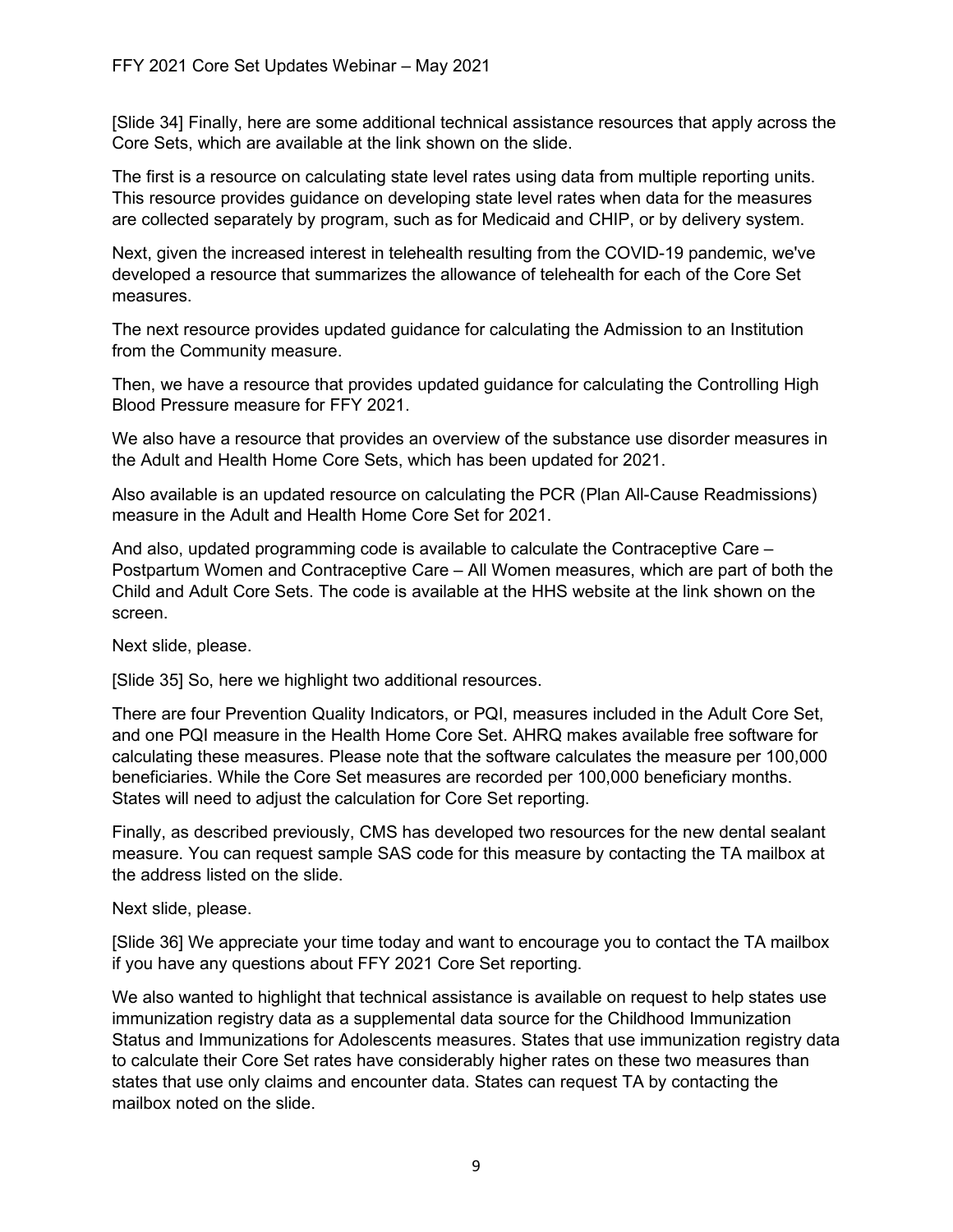Additionally, we wanted to mention that there will be another webinar dedicated to reporting.

Next slide, please.

[Slide 37] Now, we want to take some time to answer questions. As Ruth mentioned, you can enter your questions into the Q&A panel by selecting "All Panelists" in the drop-down menu and then clicking "Send."

I'll now pass it to Alli to talk us through our attendee questions.

# **Alli Steiner:**

All right. Thank you so much, Laura. A couple of things I wanted to say to start, one of them is that the slides will be available on Medicaid.gov. after the webinar. We'll send out an email when those slides are posted. And then, another thing I wanted to make an announcement about is that we've received some technical assistance requests noting that folks are having trouble downloading the Resource Manuals on Medicaid.gov. I just wanted to say that CMS is actively working on this. And if anyone's having any trouble in Chrome, there's a user setting that can be updated. So, please feel free to reach out to the technical assistance mailbox for instructions on that, and we'd be happy to help you troubleshoot.

And I will now go through some of the questions that we've received. So, we received one question about data quality. And the question is if we could provide some examples of the types of information, we're looking for with regard to data quality. So, first of all, if states are using either any types of internal processes or external processes, such as an EQRO to review their data or to audit their data, that's something that CMS would be interested in knowing, specifically which measures and who is doing the review of the data. Additionally, any information you can provide in the notes, such as any populations that are excluded from your data, any state-specific coding information that would be helpful for interpreting your data, things about optional exclusions and whether or not they were applied, or any context. Let's say for example, your rates have increased substantially from previous years and you have any context about those types of changes. These are all types of information that's helpful for CMS when reviewing your data. And then, additionally, in that data quality [checklist] resource we described, that's available in the slide deck, there are some additional data checks. For example, if in a measure there are multiple rates and we would expect all rates to have the same denominator based on the way the measure is specified. You can find data quality checks like that in that resource. So, I hope that was helpful. If you have any additional questions about that, feel free to reach out to the TA mailbox.

And we also received a question about 416 report, and the question was, clarifying whether states will have the choice between calculating the 416 report or having CMS calculate it for them. And so, I'm going to pass it to Margo Rosenbach to respond to that question.

# **Margo Rosenbach:**

Thanks, Alli. And yes, we did want to clarify that, in fact, CMS has begun calculating the results for the 416 report, using T-MSIS Analytic Files data. We conducted a pilot last year, and this is the first year for FFY 2020 that states have an option to have a CMS calculate the results. Now, one caveat is that the states need to achieve certain data quality thresholds within their T-MSIS and TAF data to be able to qualify for this option. But so far this year, we have more than 20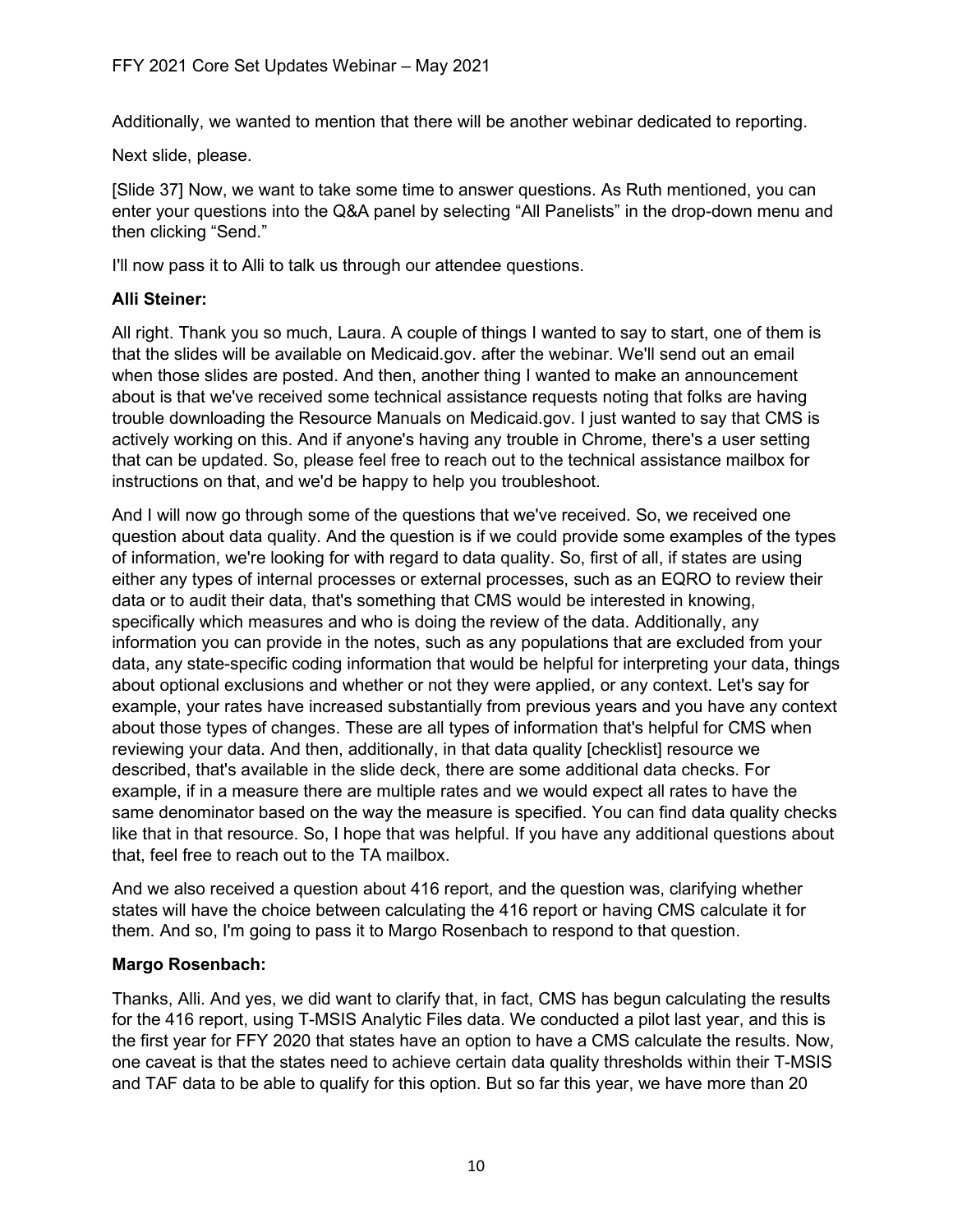states that have opted for this. And so, we are excited about that. And if you have any further questions, please do contact us through the TA mailbox and we can follow up with you offline.

# **Alli Steiner:**

Thanks, Margo. We also received a question about if there's a way to verify whether a state or US territory has complete data and the CDC WONDER. I can answer that as of right now, the public use file does not include territories. And then, within the Technical Specifications on Medicaid.gov, there is a link that will take you to the CDC WONDER website and somebody from the TA team would be happy to walk you through how that measure is calculated using that tool. But yeah, I can say that as of right now, the territories are not included in the public use file.

Looks like we have a couple more questions coming in here. Okay. We have a question about use of T-MSIS. So, the question is asking when will T-MSIS take over Medicaid and CHIP quality measures.

# **Margo Rosenbach:**

So, thanks for that question. CMS is very actively working on calculating quality measures – Core Set quality measures – using the T-MSIS data. This is very much in process. We do anticipate a preview on several measures to go out later this summer. And so, that's definitely a process that we're undertaking and we will be engaging with states to take a look at the data and determine whether the data makes sense and if there are any data quality issues. So, we will be working very actively with states sometime later this summer. But in terms of the question, literally saying, when will T-MSIS is take over the Medicaid and CHIP quality measures? There is no specific timeframe for taking over quality measures. And some of the measures also are not amenable to being calculated in T-MSIS. So, appreciate all the questions also about other alternate data sources.

### **Alli Steiner:**

Thanks, Margo. And just as a reminder, if folks have a question, they can submit it through the Q&A feature on the bottom right of the webinar console. And as a reminder to please send to "All Panelists."

We had a question come in about one-on-one sessions on using immunization registry data. I just wanted to say that the CMS and the Technical Assistance Team are available to schedule one-on-one calls to help states think about how to use immunization registry data for calculating quality measures. So, if that's something that you're interested in, please do reach out to the technical assistance mailbox and we'd be happy to work with you on that.

Thanks, everyone, for your great questions. We'll keep taking questions for a few more minutes. As a reminder, you can submit them through the Q&A on the bottom right hand of your screen.

All right, we are not receiving any new questions. So, I think we can keep moving along with the rest of the webinar. And so, I will pass it back to Laura to close us out.